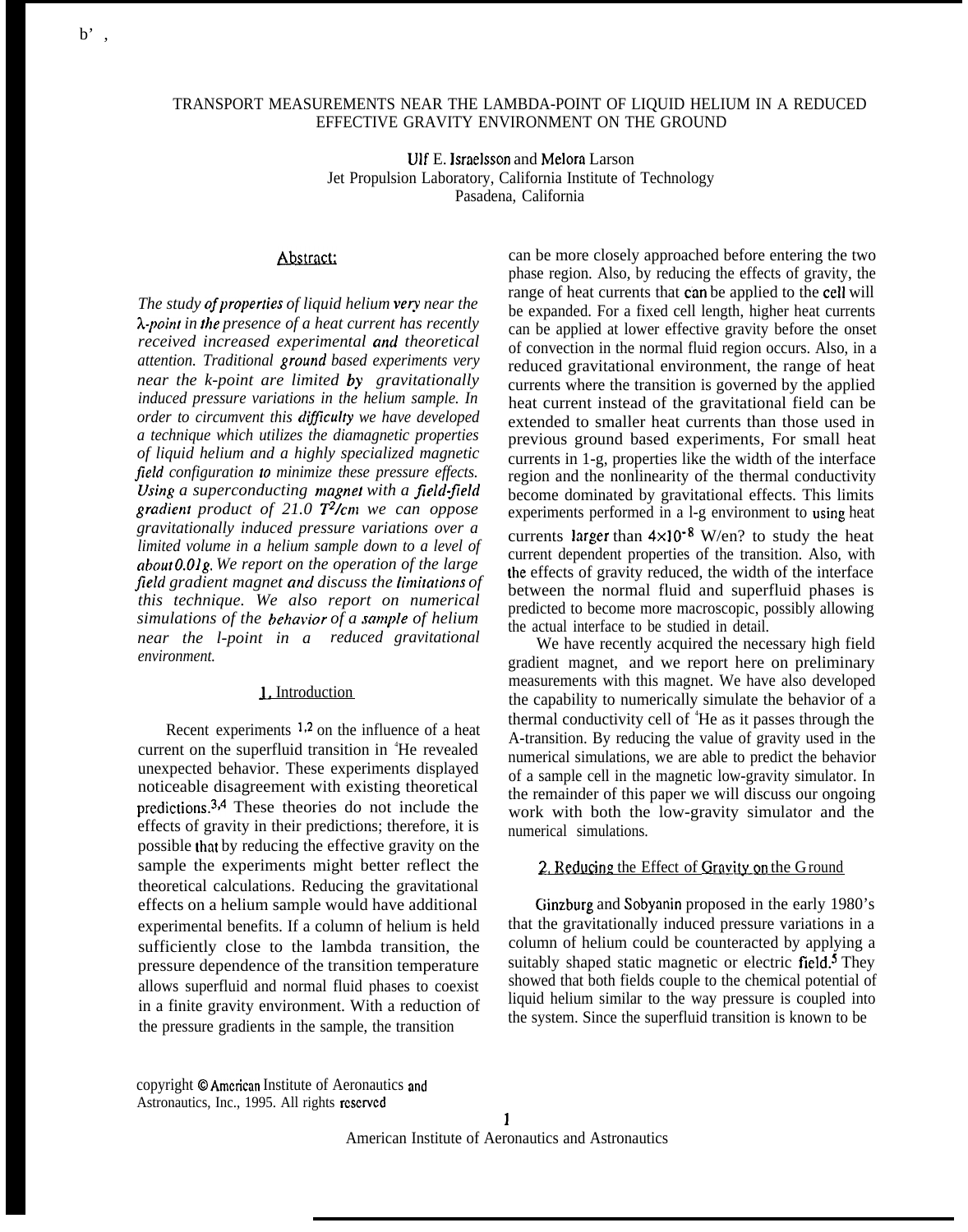similar at all applied pressures along the lambda line, applying such electromagnetic fields should not change the nature of the transition. The electric field densities necessary to create the desired gravitycancelling profile over any reasonably sized cell volume are very large, and it is probable that excessive heating of the helium would occur using this method.<sup>6</sup> Therefore, we are building a lowgravity simulator by creating a suitably shaped magnetic field instead. To create a diamagnetic force that counteracts gravity in a column of liquid in the earth's gravitational field, a gradient in the square of the magnetic field of:

, .

$$
\partial(\mathbf{B}^2)/\partial z = 2g\mu_{\Omega}/(\partial \chi/\partial \rho)
$$
 (1)

is needed, where g is the magnitude of the local gravitational field,  $\mu_0$  is the magnetic permeability of

free space,  $\chi$  is the magnetic susceptibility of the liquid, and p is the mass density of the liquid. For helium, the field profile necessary to balance the earth's gravity field is  $\partial$ (B<sup>2</sup>)/ $\partial$ z = -42 (T<sup>2</sup>/cm).

We recently purchased a magnet from Oxford Instruments capable of achieving a maximum  $|\partial(B^2)/\partial z|$  of at least 46T<sup>2</sup>/cm. Oxford provided



*Figure l:a) measured (symbols) and calculated (solid line) magnetic field versus axial distance from center of magnet along the axis of the magnet. b) difference of fhe calculated field versus /he measured field along the axis,*



*Figure 2: Magnetic field multiplied by the axial derivative of the field for the calculated jiekl projle (dashed line) and for the fit to the measured field profile (solid line).*

calculations of the field and the field profile for this magnet. In order to fully characterize the magnet, we performed our own measurements on the field both along the axis of the magnet and at a point 0.64cm off axis. Since only the z component of the magnetic field contributes to the force that opposes the force of gravity on the sample, only the z component of the field was measured. The field was measured using Hall probes on a moveable rod centered in the bore of the magnet. The magnet was energized to 6.8Tesla and placed in persistent mode before the data were taken. The magnet and the probes were in a helium bath at 4.2K.

As can be seen from figure 1, the calculated field and the measured field were in close agreement. The plot of the difference between the calculated and measured fieIds in fig. lb shows that the measured field was slightly larger away from the center of the magnet than was expected from the calculations.

For the low-gravity simulator, the relevant quantity is the field multiplied by the axial field gradient. As mentioned above, to be able to reduce the effects of gravity in a sample of liquid helium the gradient of the square of the magnetic field must be equal to  $42T^2/cm$ , or  $B^*(dB/dz) = 21$   $T^2/cm$ . To determine the actual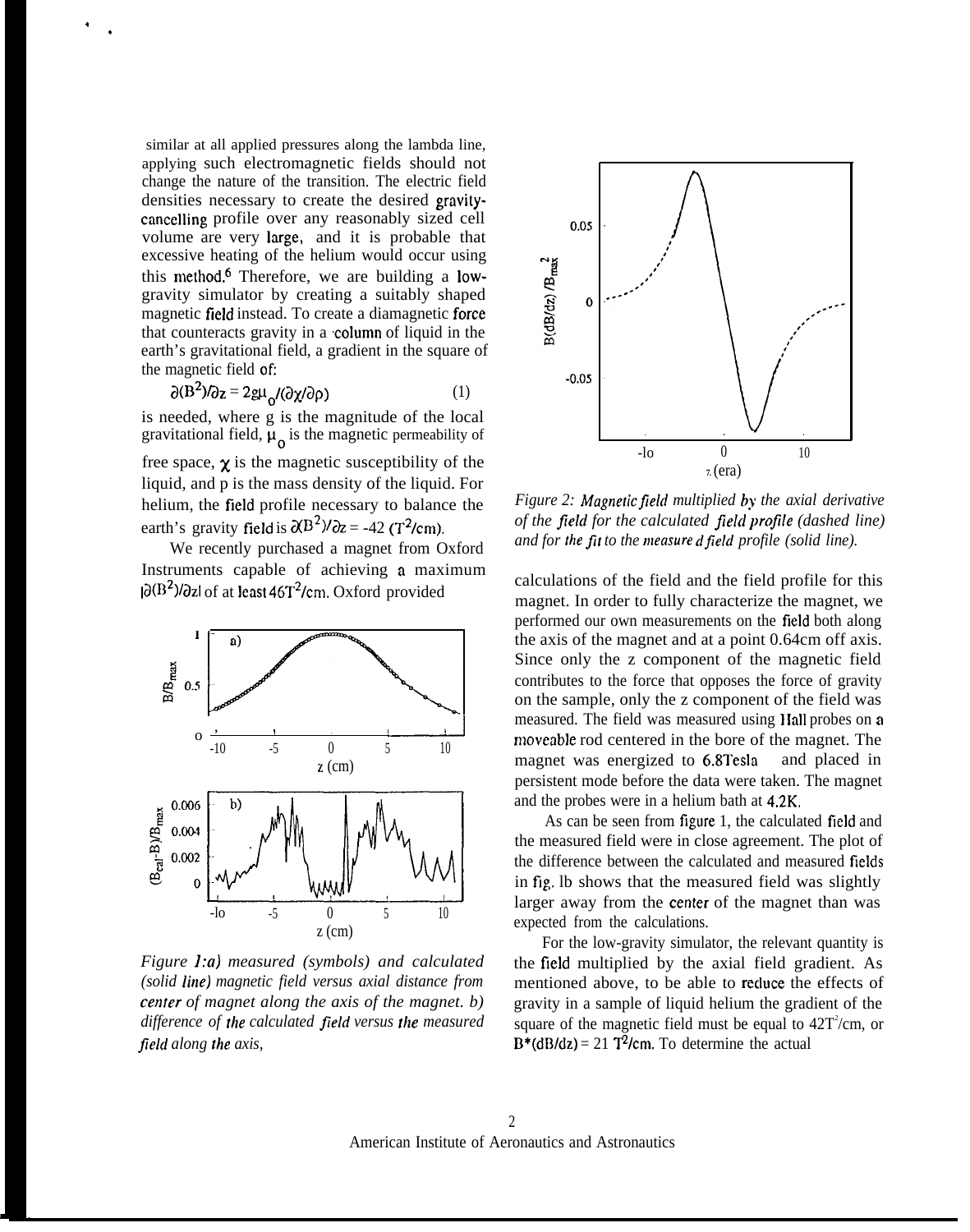B \*(dB/dz) of the magnet, the magnetic field data at r=O were fit to a Legendre polynomial expansion in distance from the center of the magnet. By taking the derivative of the fit and multiplying it with the fit, B\*(dB/dz) for the magnet can be determined, This measured profile and the calculated profile are shown in figure 2 normalized to a maximum field of ITesla, These values do differ slightly from each other as could be expected from the field profiles.

. .

.

In order to cancel the effects of gravity using the least possible field, the helium sample should be placed where  $B^*(dB/dz)$  has its maximum negative value. From our measurements, we find that a field of 15.8T must be trapped in the center of the magnet to give  $1 B*(dB/dz)$   $1 = 21T^2/cm$ . Assuming a central field of 15.8T, the minimum in  $B^*(dB/dz)$  is shown in figure 3 for both the calculated field profile and the measured profile. As can be seen from fig. 3, the measured  $B^*(dB/dz)$  is within 1% of the required value for almost lcm along the axis. This implies that gravity could be cancelled to within O.Olg along lcm of the axis. Off axis B\*(dB/dz) grows with increasing r. From the calculations on the magnet combined with our measurements at  $r = 0.64$ cm, this implies a maximum sample volume of about 0.5cm long and 0.4 cm in diameter where the influence of gravity can be cancelled to within 1%.

After the magnetic field profile measurements were made, the bath was pumped below 2K and a field of 15.6T was trapped in the magnet. This field is over 9870 of the field needed to achieve the desired 1 % cancellation of gravity,

### 3. Planned Uses for the Low-gravity Simulator

Initially, we plan to focus studies in the low-gravity simulator to look at the lambda transition in helium-4 under the influence of a heat current. For this purpose we have built a thermal conductivity cell composed of two copper end plugs separated by a thin stainless steel wall. The cell will have a heater on the bottom, and for most measurements, the temperature of the top of the cell will be slowly ramped through the  $\lambda$ transition from both above and below. Several temperatures in the cell will be monitored using



*Figure 3: Magnetic field multiplied by the axial derivative of the field with B=15.8T at the center of the magnet. Solid line is fit to measured field profile and dashed line is field calculations. Horizontal lines bracket graviv canceling region \*1 ~o.*

thermometry with  $3nK$  resolution (helium-4 melting curve thermometers). $\textdegree$ These thermometers should be negligibly effected by the large applied fields. AIso, two temperature probes will be compressed against the walls of the cell to measure the temperature profile in the helium sample away from end effects.

After first confirming that the low-gravity simulator is effective in reducing the effects of gravity on the ground, we want to extend the range of measurements of the normal fluid conductivity closer to the transition temperature. By being able to approach the transition more closely without entering the two-phase region using our simulator, we expect to be able to observe and to map out the predicted heat current dependence of the normal fluid conductivity.4

Another focus of our investigations using the lowgravity simulator will be to look more closely at the heat current dependence of the transition temperature. Currently, the experimental observations of this dependence have shown a significantly stronger dependence on the heat current than can be explained within the available theoretical framework.\* Since the theories do not include the effects of gravity or vortices,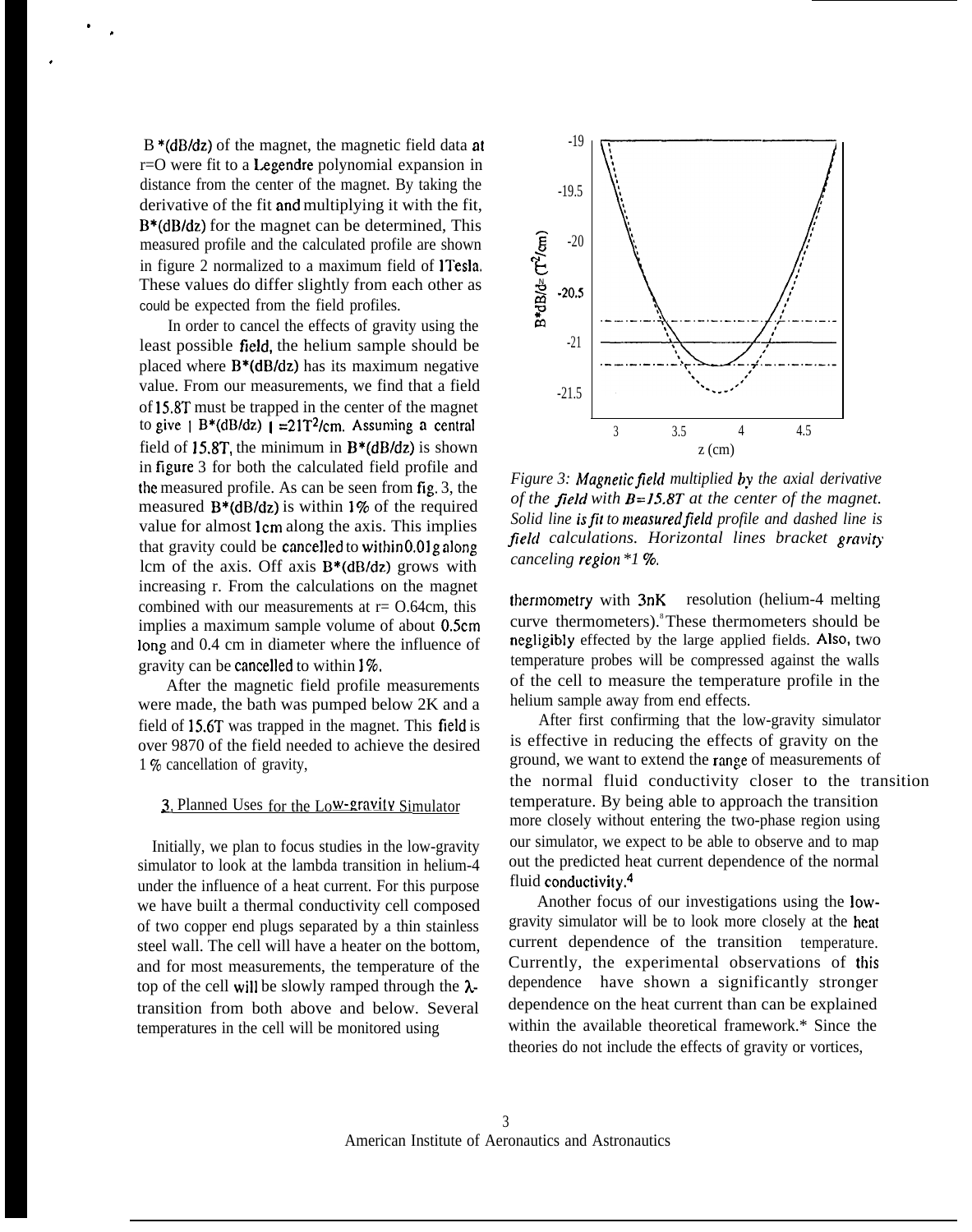it is hoped that in the low-g simulator one will be able to use smaller heat currents than those used previously, therefore decreasing both the influence of induced vortices, and the influence of gravity. Hopefully the low-gravity simulator will more closely resemble the idealized system assumed in the theoretical calculations and provide a more thorough test of the theoretical calculations.

Also, the low gravity simulator will be used to search for the predicted change in the nature of the lambda transition from second order to first order under the influence of an applied heat current.<sup>3</sup> It is predicted that supercooling of the transition should occur with a magnitude similar to the transition temperature shift under the influence of a heat current:

 $T_s - T_\lambda = 4.43 \times 10^{-5} (Q^{0.744})$  (2)

where  $Q$  is the heat current in  $mW/cm<sup>2</sup>$  and Ts is the shifted transition temperature and  $T_{\lambda}$  is the zero heat current transition temperature, both temperatures measured in Kelvins. This amount of supercooling can be related to the position where the interface initially appears between the normal fluid and superfluid phases in the cell. This position would be:  $s=34.8xQ^{0.744}g/a$ , where s is the position in centimeters from the top of the cell where the interface initially forms and a is the effective gravitational acceleration. This first-order effect was recently searched for but not observed in a l-g ground-based experiment.<sup>2</sup>

In contrast to this previous experiment, we should be able to use much lower heat currents than the  $37\mu$ W/cm<sup>2</sup> used in the previous work, thus decreasing the heating of the normal fluid layer at the bottom of the ceil. In the previous experiment, the normal fluid at the bottom of the cell had heated over 10mK above the transition temperature before the temperature of the top of the cell was ramped through  $T_{\lambda}$ . Perhaps these large temperature gradients in the cell affected the predicted supercooling. In a reduced gravity environment, it should be possible to use heat currents small enough to keep the overall temperature of the cell close to  $T_{\lambda}$ . By reducing the effective

gravity to 0.01 g, as should be possible in the low-gravity simulator, a relatively modest heat current of  $Q=10^{-8}$ W/cm<sup>2</sup> should produce a supercooling size of  $\overline{0.62}$ cm, larger than our cell, without causing excessive heating in the normal fluid.

# 4, Numerical Simulations

To be better able to both plan and analyze our experiments with the low-gravity simulator, we have developed computer code to numerically simulate a onedimensional thermal conductivity cell of helium. We used the basic time dependent heat flow equations and the known thermodynamic properties of helium at the superfluid transition.<sup>9</sup> The heat flow equations were simulated with finite difference equations using the Crank-Nicholson method. Additionally, the equations were transformed into terms of the local reduced temperature, instead of temperature, to more accurately reflect the physics, The effect of a finite boundary resistance at the ends of the cell was included. To match the numerical simulations with the physical experiment, the simulations assumed a boundary condition of constant heat flow at the bottom and a known, possibly time varying temperature for the copper top of the cell.

The simulations include the decrease in effective gravity acting on the cell by varying the spatial distribution of the local transition temperatures in the cell. In a finite gravitational environment, a pressure drop will exist from the bottom to the top of a column of liquid due to the hydrostatic pressure head. When the known pressure dependence of the superfluid transition is combined with the hydrostatic pressure head, one can relate the local transition temperature  $T_1(z)$  to the distance above the bottom of the cell and the local gravitational environment by:

$$
T_{\lambda} = \left(1.273 \frac{\mu K}{cm}\right) \times \frac{a}{g} \times z + T_{\lambda}(0) \tag{3}
$$

where z is the distance above the bottom of the cell and a is the magnitude of the local force acting on the fluid arising from the sum of gravity and the applied magnetic force.

We have performed preliminary work with the numerical simulations on the effect of reducing gravity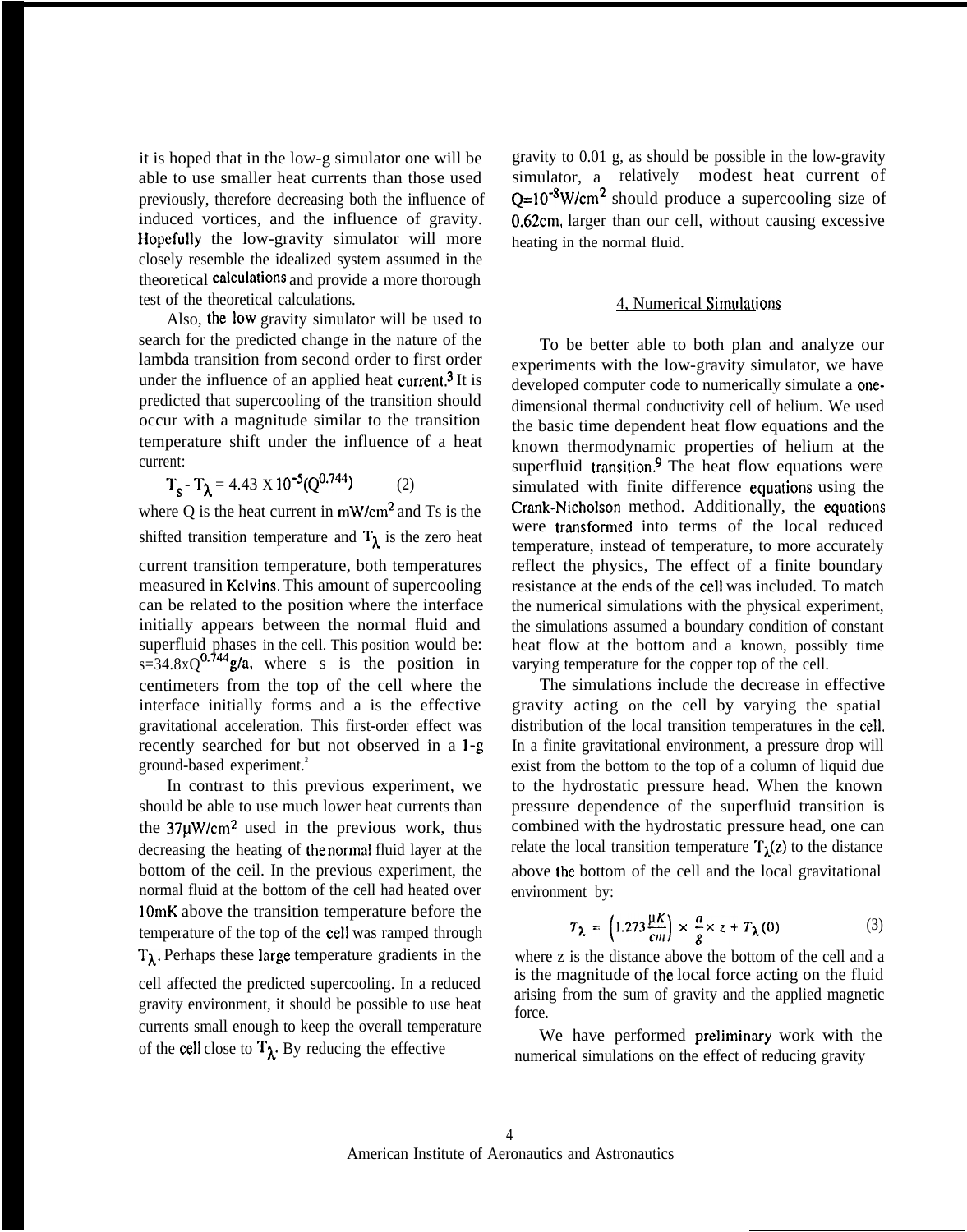on a thermal conductivity cell ramped through the superfluid transition. In figure 4, the effect of decreasing the effective gravity from  $1 \text{ g}$  to  $0$ . **lg** is illustrated. The plots are for a  $O$ . Icm long cell with a heat current of  $0.25\mu$ W/cm<sup>2</sup> passing through the cell from the bottom. For the lg case, the transition temperature at the bottom of the cell is 127nK below the transition temperature at the top of the cell. In the O.lg case, this difference reduces to only 12.7nK. The top temperature in both cases was ramped at a rate that would sweep the local superfluid to normal fluid transition from the bottom to the top of the cell in approximately 13 seconds, To achieve this, the top temperature in the lg case was swept at 10nK/see, while in the 0.1 g case the top temperature was ramped at only 1 nK/sec. Both cases have with  $T_1$  for the bottom of the cell at time equal to O seconds.

.

As can be seen from figure 4, the two cases



*Figure 4: Numerical results from simulating a helium thermal conductivity cell at lg (solid lines) and at O.lg (dotted lines).* a) The temperature at the bottom of *the cell b) the temperature of the helium in the middle of the cell, and c) the difference between* the *heat entering the cell and the heat leaving the cell, as a function of time while the temperature of the top of the cell was steadily increased (see text).*

display noticeably different behavior. Because the helium in the 0.1 g case is on average much closer to the transition temperature, the 0.1 g case displayed noticeably slower dynamics than in lg. This is observable in the slower increase of the temperature in time for the O.lg cell versus the lg cell. The lg cell fills with normal fluid at a rate over twice as fast as that for the 0.1 g cell, As shown in the figure, *when* the gravity acting on the cell is decreased, more of the heat put into the bottom of the cell Ieaves the cell at the top. The decrease in the amount of heat leaving the cell is caused by heating the normal fluid under nonequilibrium conditions. This implies that the O.lg case more closely achieves a quasi-static experimental condition.

The first goal of the magnetic low gravity simulator will be to show that gravity can be cancel led to  $1\%$  on the ground. If applying a suitable tnagnetic force counteracts gravity, the range of transition temperatures in a helium conductivity cell will decrease proportional to the effective forces acting on the cell. As can be seen from these numerical simulations, there are simple markers for when the helium at the bottom and top of the cell pass through the superfluid transition. When the bottom of the cell becomes normal, the temperature at the bottom of the cell increases dramatically. Similarly, after the top of the cell becomes normal, the amount of heat leaving the cell begins to increase sharply. Therefore, these numerical simulations show how to experimentally verify that gravitational effects are being decreased in our lowgravity simulator.

# 5. Cocclusions

Significant progress has been made in realizing a ground based low-gravity simulator. A magnet capable of achieving the necessary large gradient in the square of the field has been purchased and tested. A current of approximately 987o of the actual current needed to cancel gravity has been successfully trapped in the magnet, and the field profile of the magnet also been measured. The actual profile of the magnet has been found to be in close agreement with the calculated field profile and within the necessary requirements to cancel gravity of **a** reasonable sized volume of helium.